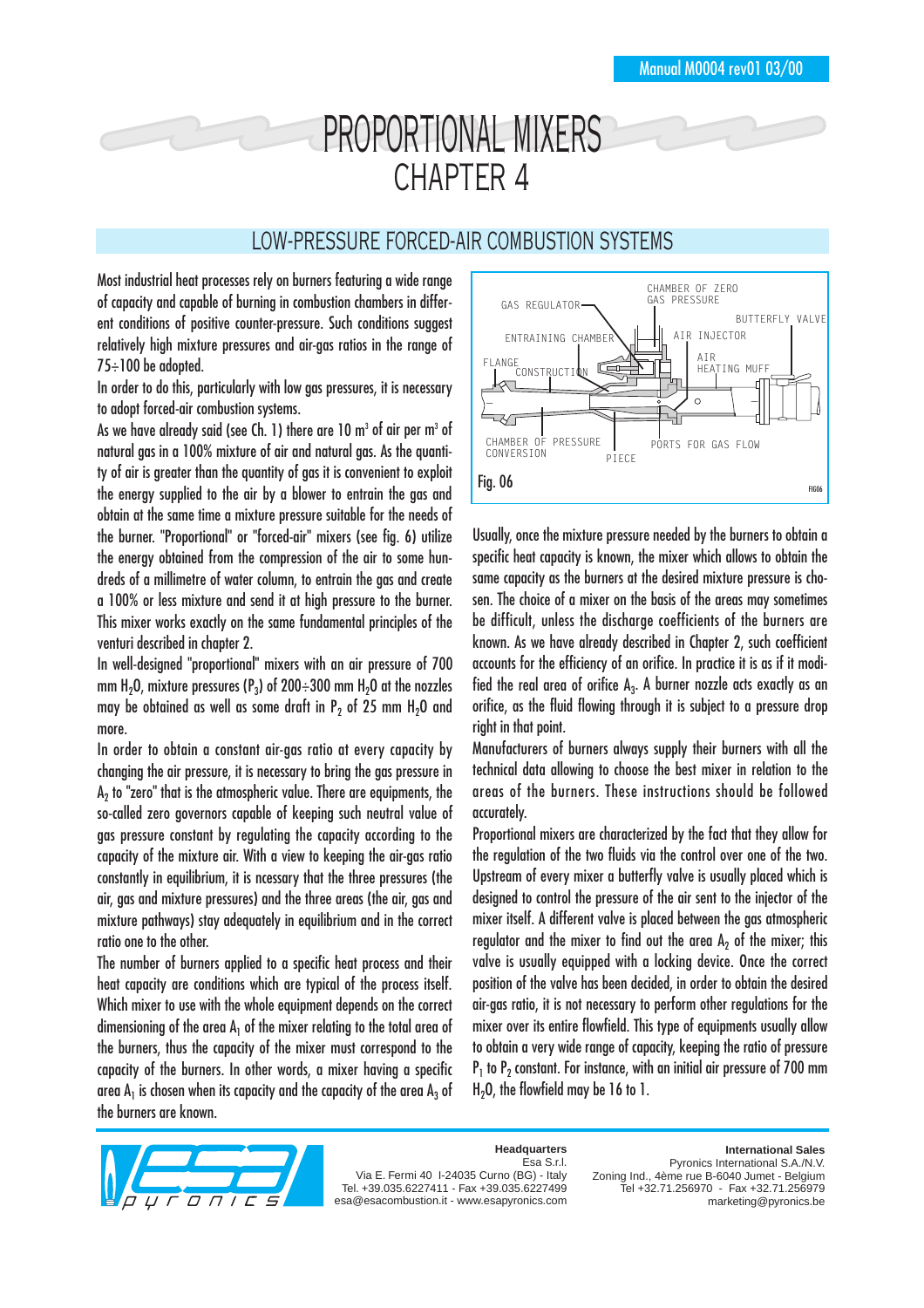### ATMOSPHERIC REGULATORS OR ZERO GOVERNORS

I Zero governors (see fig. 7) are designed to reduce the pressure of a fluid to the value of the atmospheric pressure. They are 2 diaphragm units where the first diaphragm, which is called calibration or sealing diaphragm, is designed to separate the gas inlet chamber of the regulating body from the chamber under the main diaphragm; the second one, called main diaphragm, is designed to balance the outlet pressure in the lower chamber of the diaphragm with the atmospheric pressure in the upper chamber.

The spring of these regulators is only designed to counterbalance the weight of the internal mobile parts and possesses an additional voltage which is barely sufficient to close the valve.

The small sealing diaphragm is shaped in order that its surface is the same as the real area of the valve disc. In this way the variations in the boost are cancelled (as for the effects of the valve position) as they counterbalance on the 2 similar surfaces.

The upper chamber of the main diaphragm is usually in communication with the atmosphere, whereas the lower chamber is in communication with the chamber of the pressure regulated downstream of the valve via an impulse orifice. With equal pressures in the chambers under and over the main diaphragm, the valve stays closed. When a mixer starts working, the entraining created by the mixer decreases the pressure in chamber (2). The difference in the pressure which results between chambers (1) and (2) forces the valve to move downwards hence allowing the gas to flow through the system. The gas flow increases until the pressure downstream is the same as the atmospheric pressure in chamber (1). This is possible because the pressure downstream, through the impulse orifice, is transmitted to chamber (2) of the diaphragm.

When the entraining created by the mixer is increased, the pressure downstream of the valve decreases. This entails an insufficiency between the existing pressures in chambers (1) and (2), forcing the valve to open again until the system reaches some equilibrium.

If the spring is calibrated so as to compensate the weight of the internal parts, the pressure downstream of the valve will always be the same as the pressure in chamber (1) of the regulator.



Should we apply a positive or negative pressure in this chamber. downstream of the valve a pressure would result which would be exactly the same as the pressure applied to the upper part of the main diaphragm. That is why the relief orifice of cahmber (1) must never be connected via any exhaust pipe to the chimney, as is the case with standard pressure reducing valves.

Zero governors are precision equipments. They are built and assembled following severe criteria and little tolerance. The softness of the diaphragm and the spring tension are very delicate features of these equipments. It is difficult to repair them on the spot. Usually, manufacturers ask for the broken equipment to be given back in order to repair it at the factory.

No change or regulation on the spot are usually recommanded. A new calibration of the spring tension is not recommanded except for specific instructions from the manufacturer.

If we examnine fig. 07 we can understand how a slightly positive pressure downstream of the valve, forces the latter to close. 0.25  $mm H<sub>2</sub>0$  are enough to cause this phenomenon.

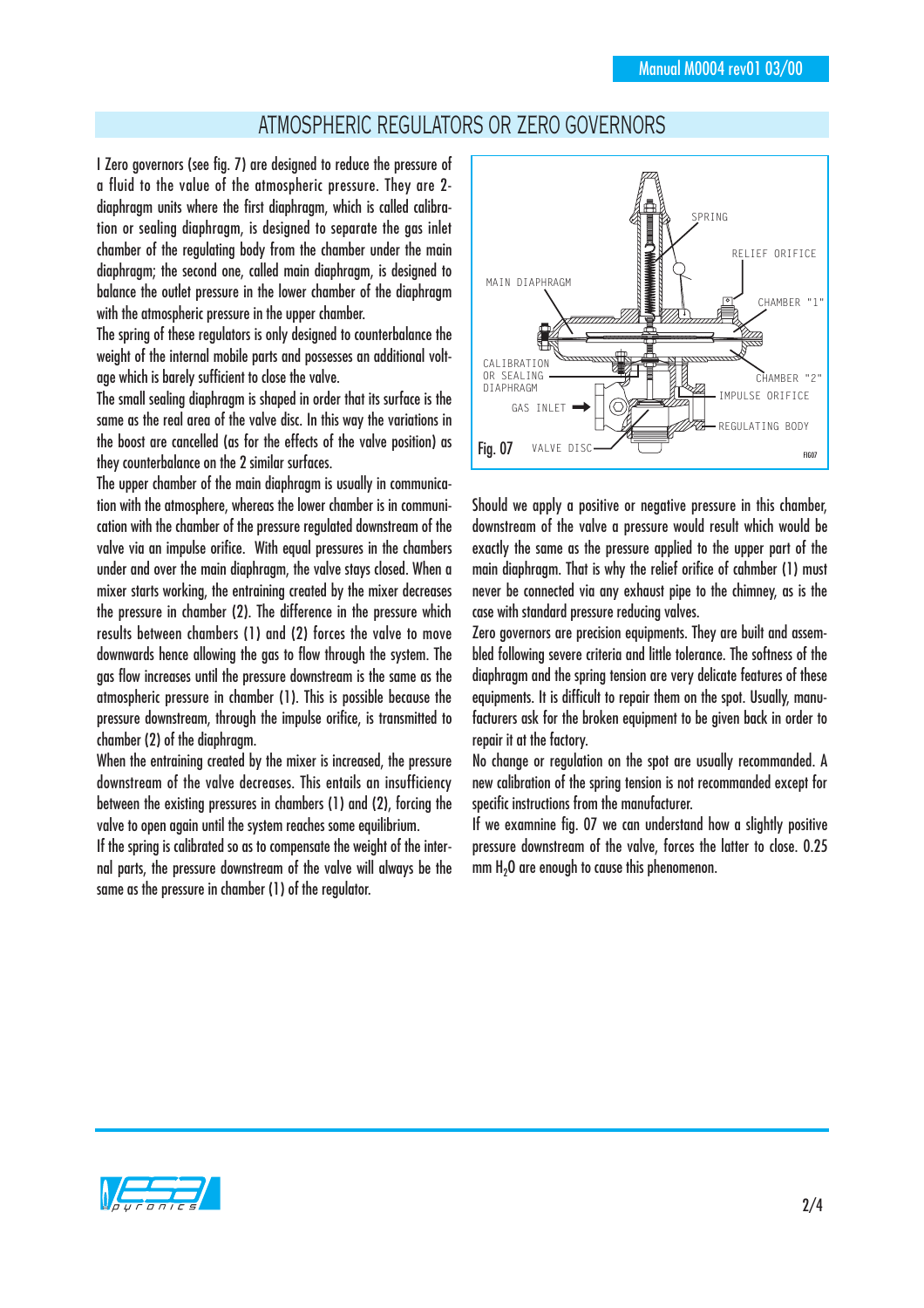# PROPORTIONAL MIXERS AND ZERO GOVERNORS: APPLICATIONS

When the air injector of a proportional mixer is well-shaped in relation to the area of the burners to which it is connected, good and stable negative values of pressure  $P<sub>2</sub>$  are always obtained. An excessive increase in pressure  $P_3$  results in positive pressure  $P_2$ , hence causing anomalies when the zero governor is working.

No cock should ever be placed between the mixer outlet and the burners because any intervention on it changes pressure  $P_3$  and consequently the working conditions of both the mixer and the zero governor.

Every pressure drop between the mixer outlet and the burners, results in an increase in pressure  $P_3$ . For this reason, the dimension of the mixture piping must be accurately calculated. Furthermore it is better to reduce the number of elbows, connections and necks to the minimum. Generally speaking we recommand all these pressure drops be kept under 25 mm  $H<sub>2</sub>O$  (see fig. 08).

If you have not yet gained much experience with this type of equip-



ments, we recommend pressure  $P_1$ ,  $P_2$  and  $P_3$  be controlled. It is possible to verify whether the mixer works correctly by comparing the data obtained to what we have described above. If after some time some anomalies are detected, it is advisable to check the 3 pressures: this is the quickest and easiest way to find out the cause of the anomaly.

#### HIGH-PRESSURE COMBUSTION CHAMBER

The use of the zero governors we have examined thus far was referred to combustion systems in neutral pressure, that is atmospheric pressure. When on the other hand they are used in combustion chambers with negative or positive pressures, the sytems is not balanced as such pressures affect the value of negative pressure  $P_2$ . It is quite easy though to find the equilibrium again by connecting the upper (1) chamber of the main diaphragm of the zero governor to the combustion chamber (see fig. 9) via a "datum line".

Thus the positive or negative pressure in the combustion chamber is loaded on both faces of orifice  $A<sub>2</sub>$  and therefore its effect is cancelled. The datum line is necessary with pressures in the chamber of  $\pm$ 2.5 mm H<sub>2</sub>O. It is advisable to use a copper tube featuring a diameter of 6÷8 mm for the datum line.

When this type of combustion systems are installed on combustion chambers with positive pressures exceeding  $25 \div 50$  mm H<sub>2</sub>O, the boost to the zero governor must be such as to create a  $100$  mm  $H<sub>2</sub>O$ 



pressure drop through the same zero governor.

For instance, if some burners are installed on a combustion chamber with a positive pressure of 150 mm  $H_2O$ , the minimum boost of the zero governor should be 250 mm  $H_2O$ .